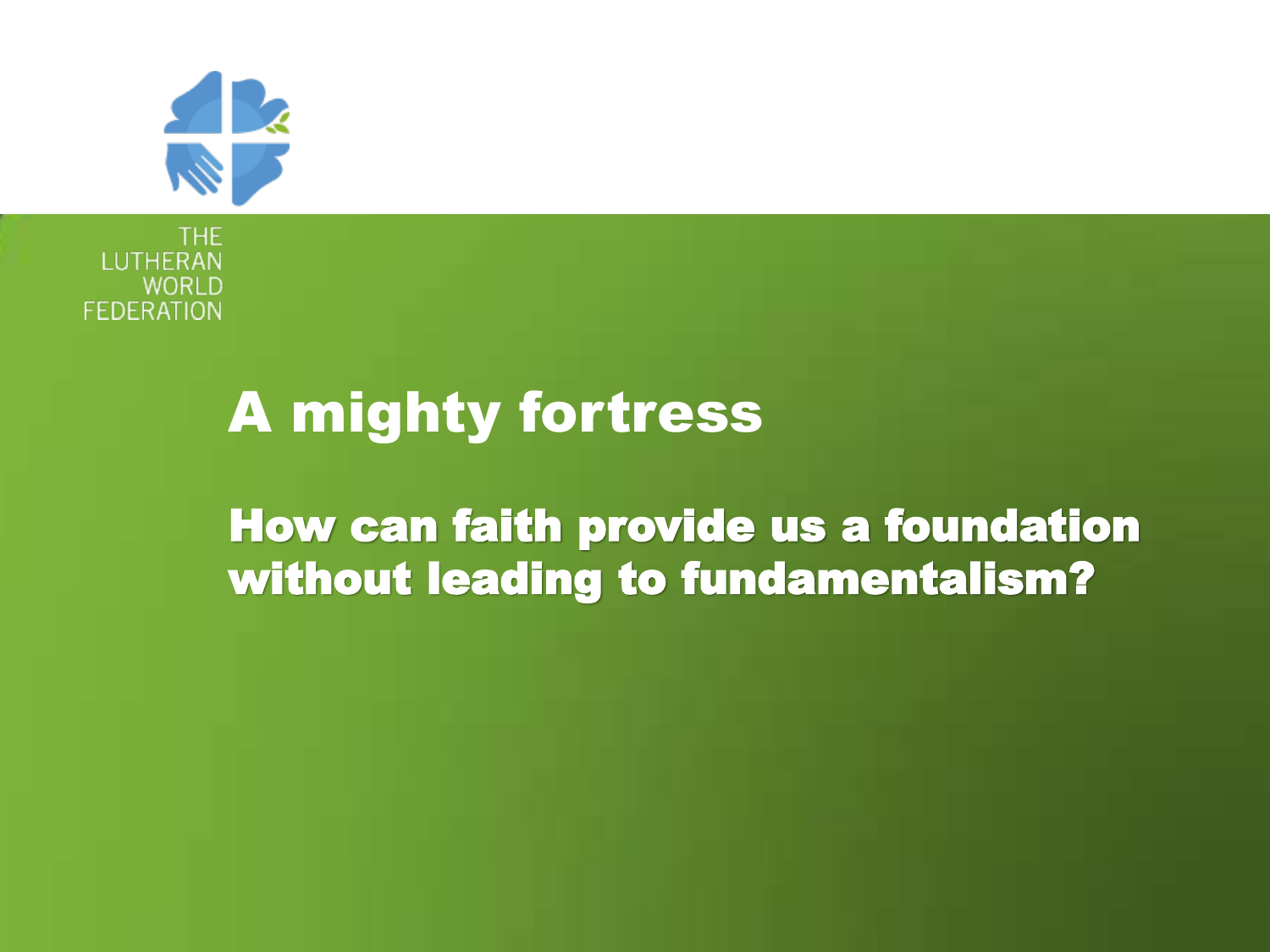### **Outline**

- "Fundamentalism" what is it?
- Luther's concept of faith and certainty
- Genuine discipleship (Bonhoeffer)
- Dealing with diversity and difference

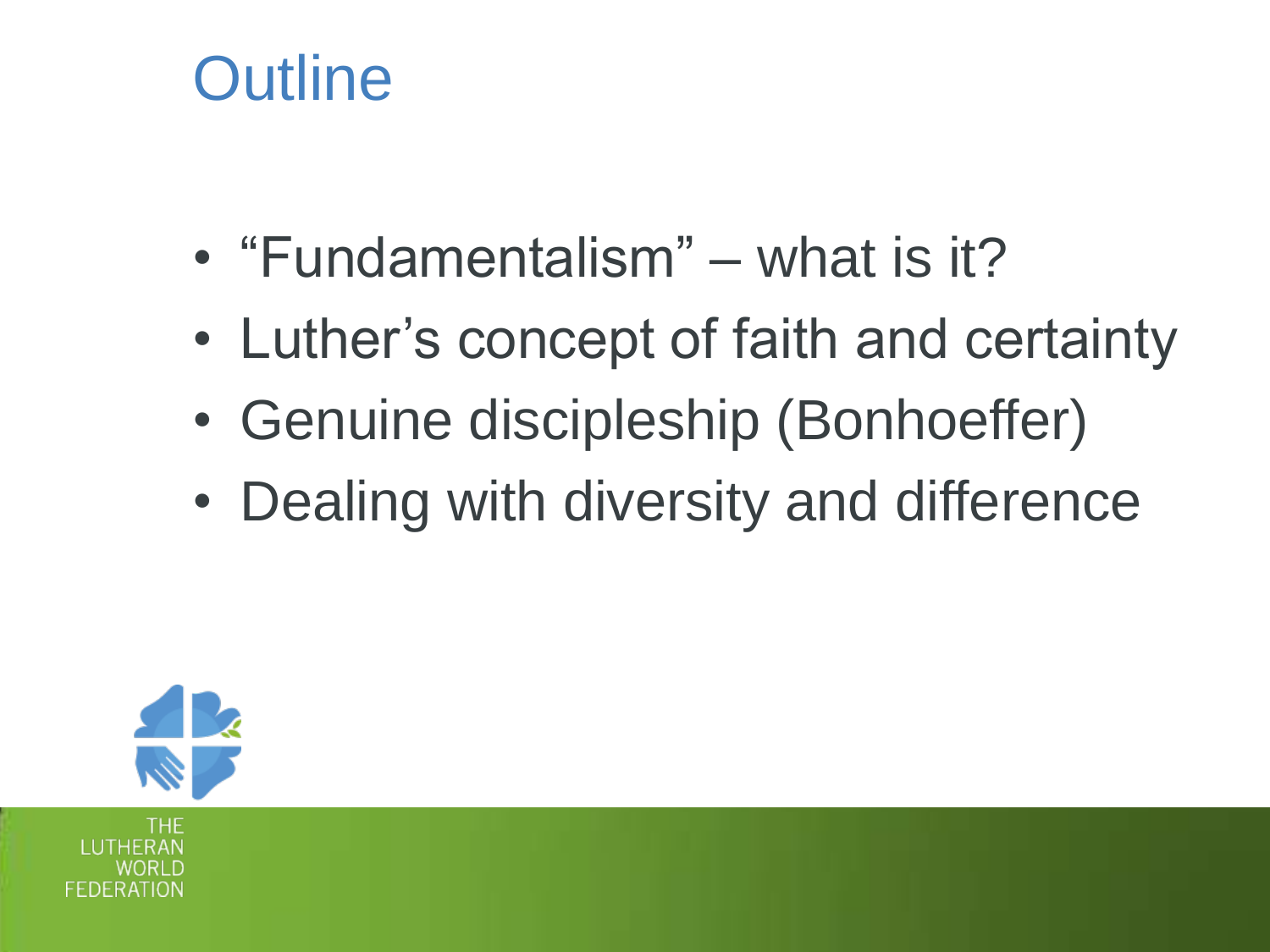# Variety of terms

- Fundamentalism:
	- reference to "fundaments"
- Extremism
	- reference to "extremes"
- Radicalism
	- reference to "radix" which means "roots"



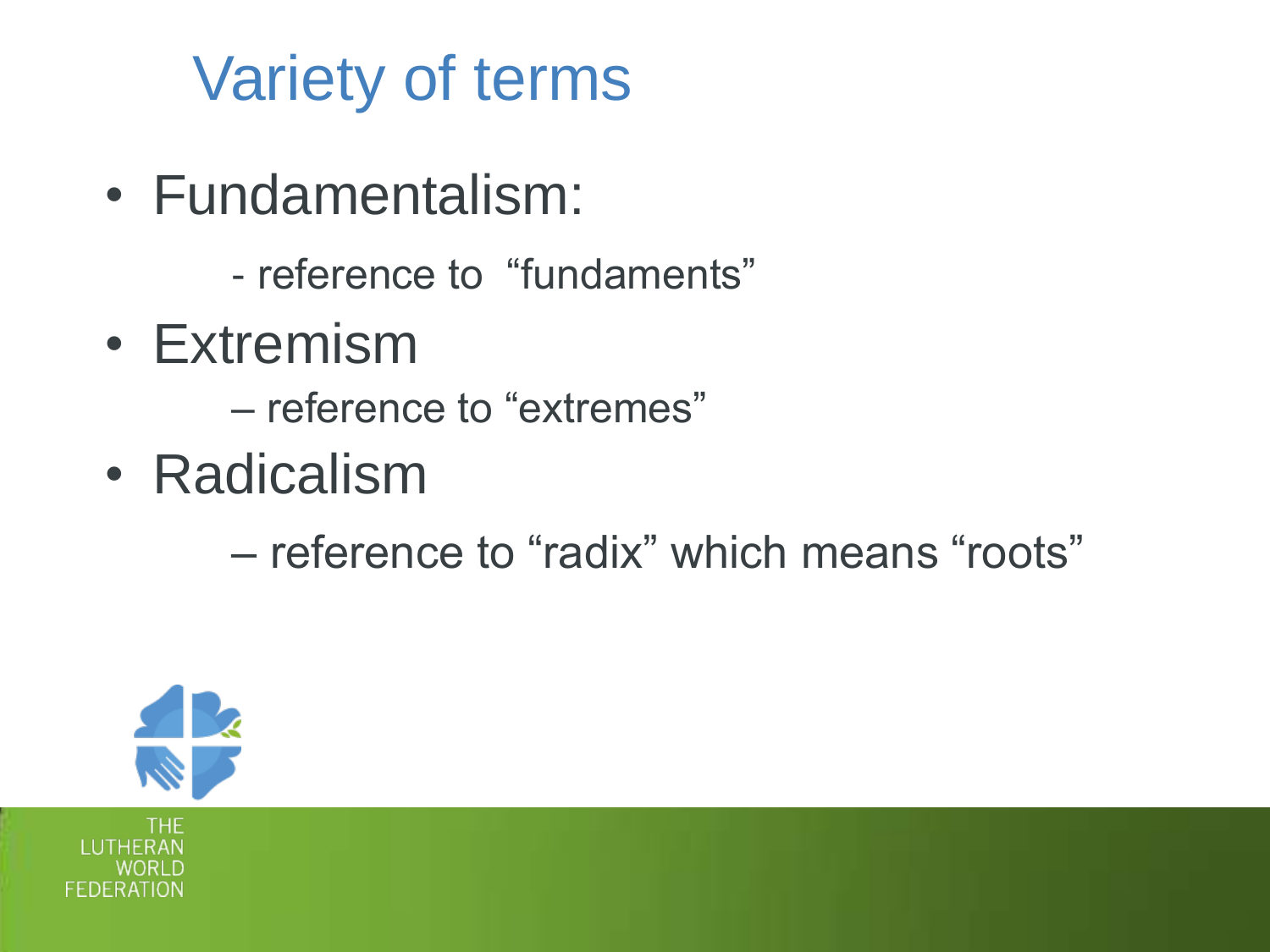### The issue at stake

- Often these terms are used in polemical ways to label the other as bad
- $\triangleright$  Important question: what exactly is seen as "bad"? What are the negative effects?

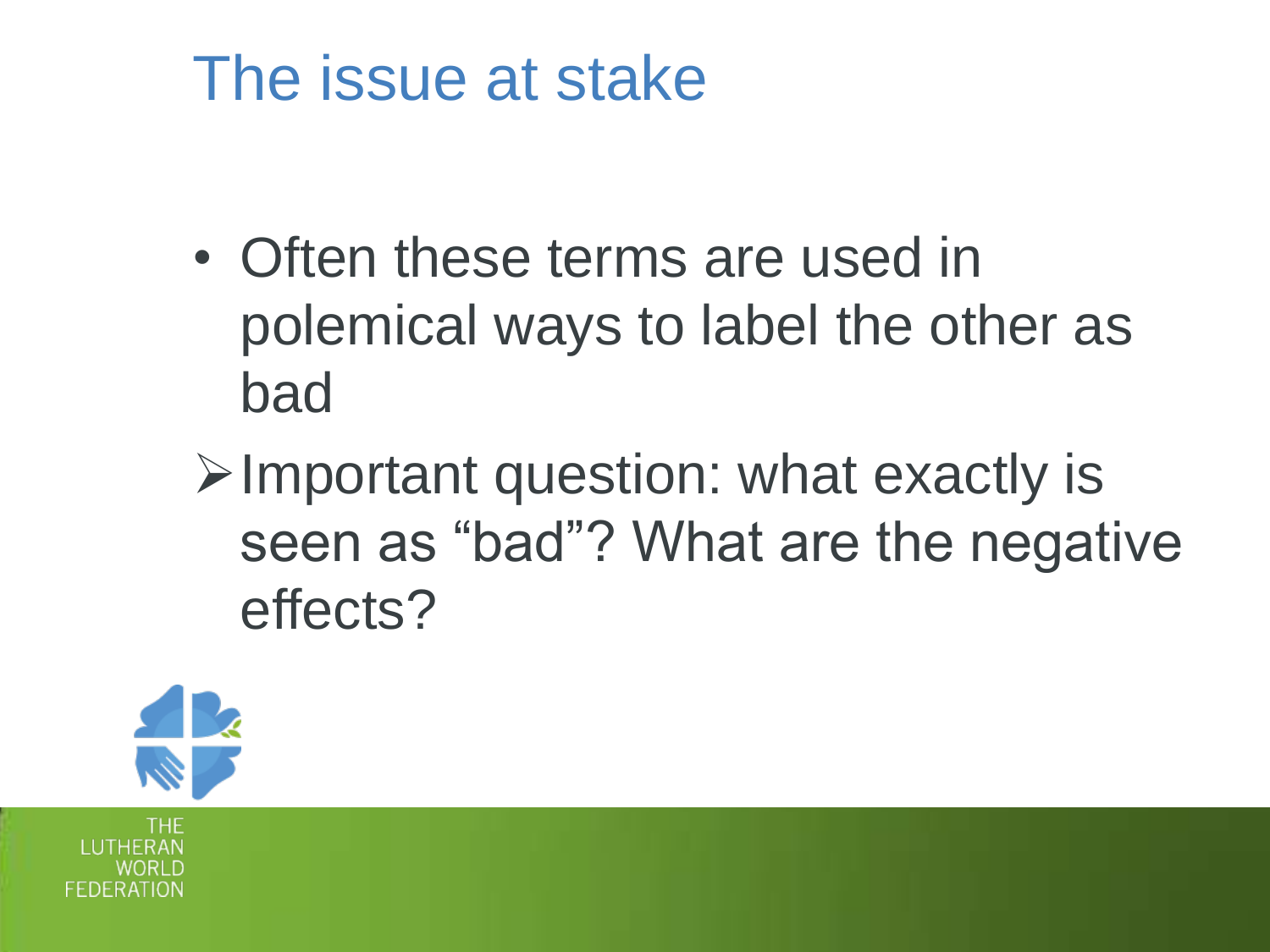## "Fundamentalist" as self-description

The first formulation of American fundamentalist beliefs traces to the General Assembly of the Presbyterian Church, in 1910 which distilled these "five fundamentals":

- Biblical inspiration and the infallibility of scripture as a result of this
- Virgin birth of Jesus
- Belief that Christ's death was the atonement for sin
- Bodily resurrection of Jesus
- Historical reality of the miracles of Jesus



These fundamentals were especially a reaction to the emergence of the historical critical method in Biblical interpretation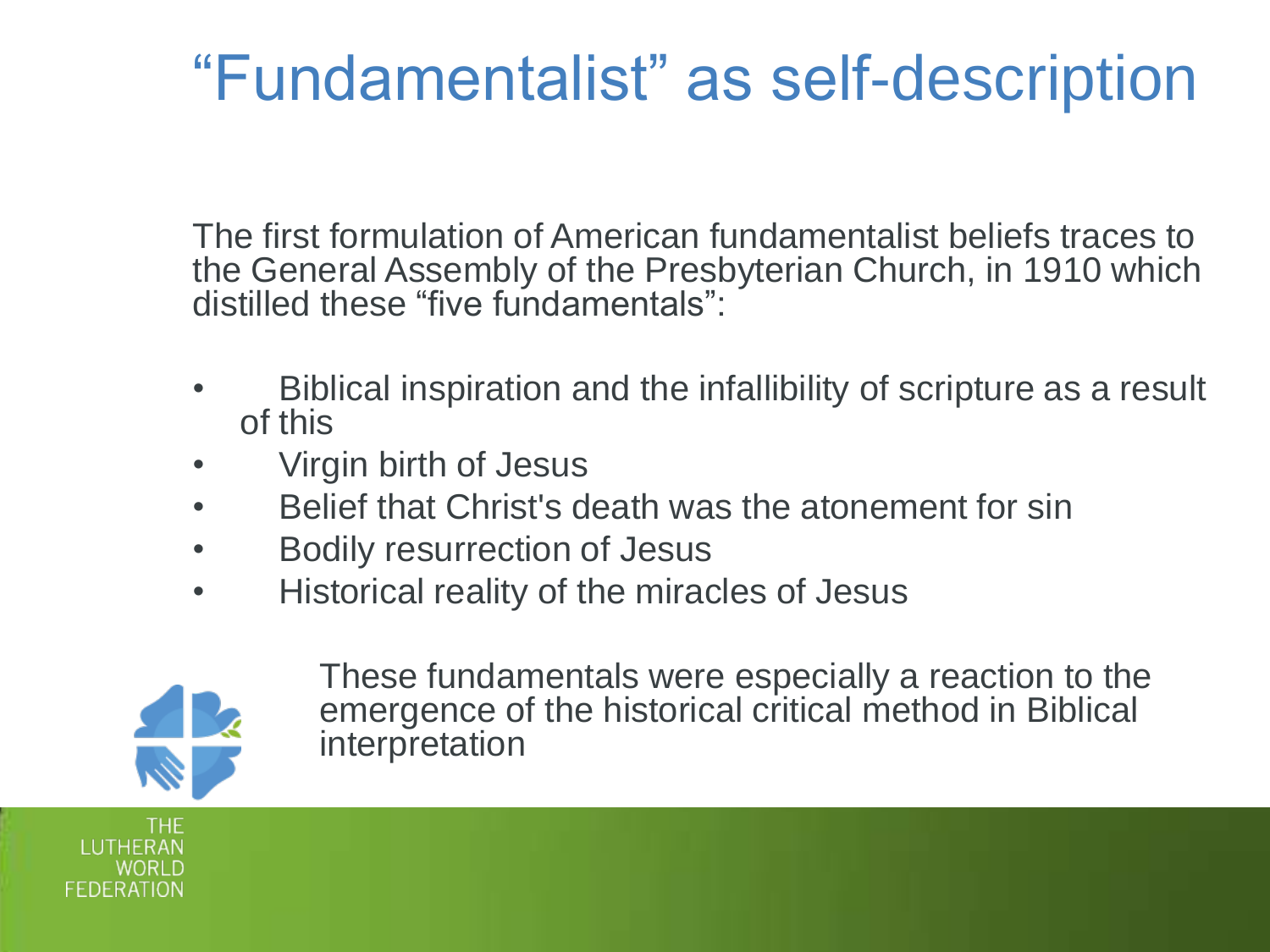## Fundamentalism within and beyond Protestantism

- Classic reference to fundamentalism actually comes from within the Protestant tradition
- "The Fundamentalism Project" at the University of Chicago in the 1990s showed that fundamentalism exists in many religious and non religious traditions.
- There is atheistic fundamentalism, and also scientific fundamentalism

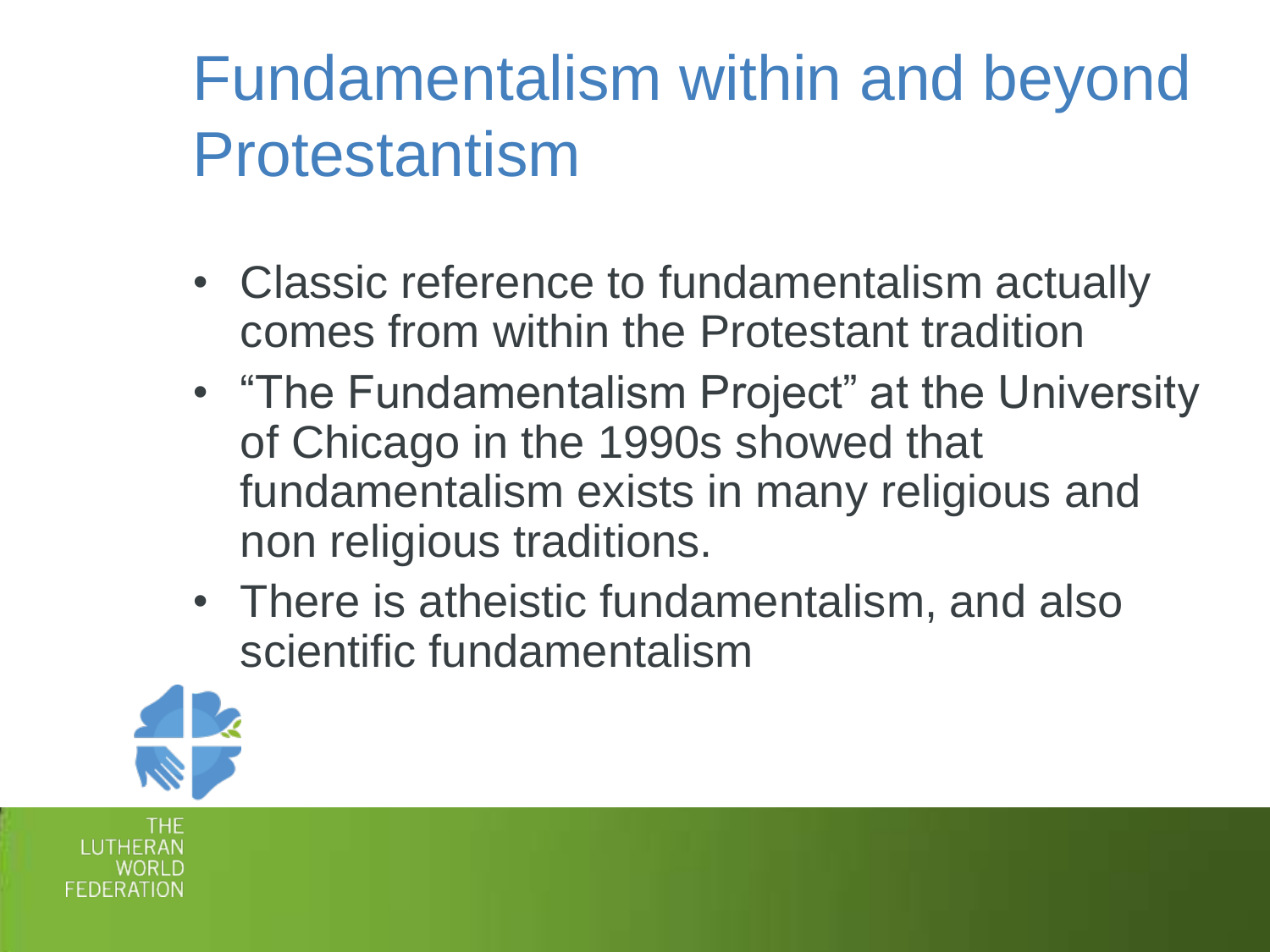### Characteristic of fundamentalism

Fundamentalism is never "old-time religion,"

It is a modern phenomenon.

It is always reactive, born when there is an assault on values that people have and are uncertain about.

The Fundamentalism Project concluded: that there is presently a

"massive, convulsive ingathering of peoples into their separatenesses and overagainstnesses to protect their pride and power and place from others who are doing the same thing."

Usually this doesn't manifest itself in violent insurgencies or terrorism. It does appear in a cultural readiness to divide the world up into us and them, virtuous and vicious, good and evil.

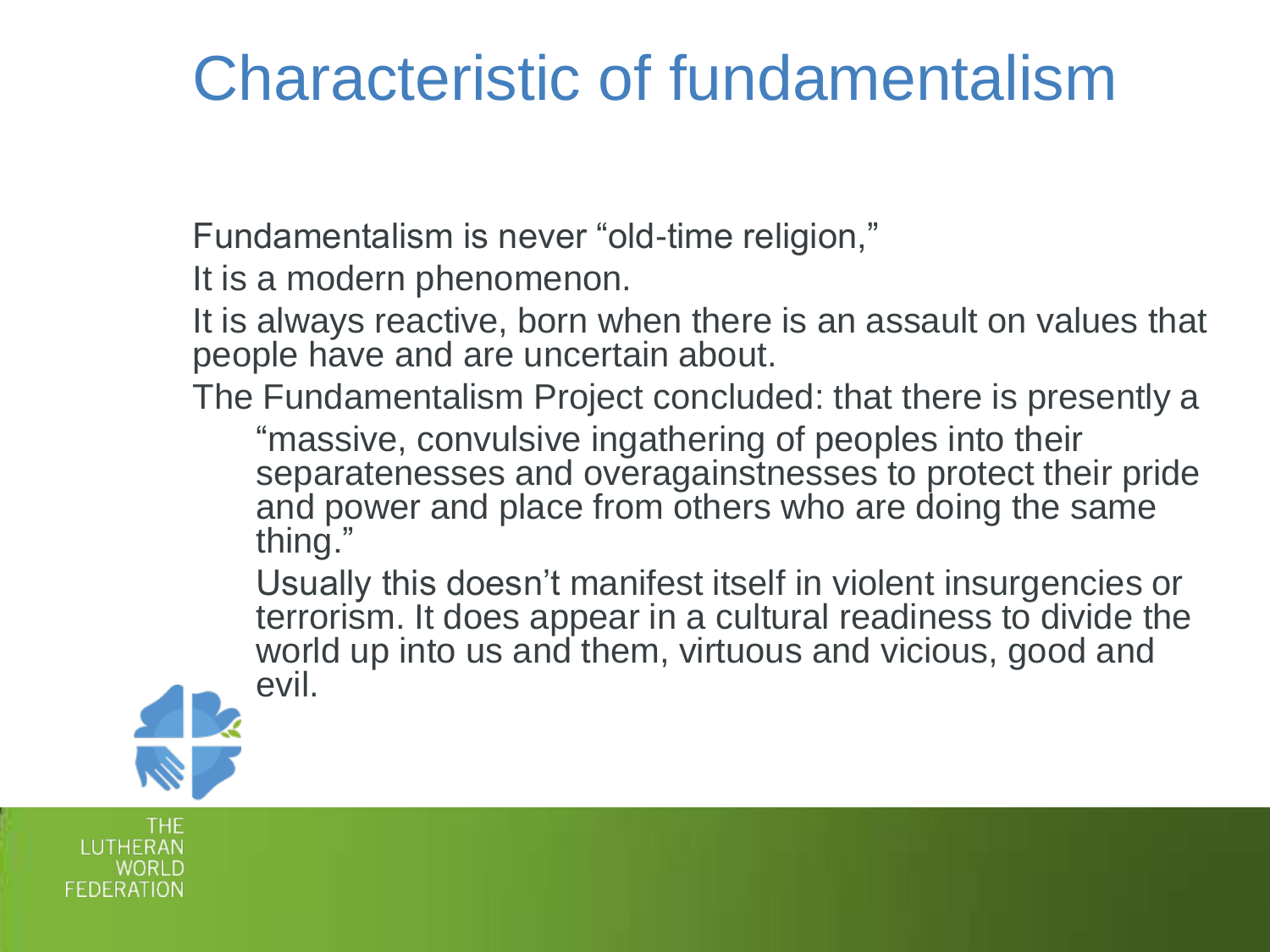### Martin Luther on faith

"Faith is a living, daring confidence in God's grace"

"I have held many things in my hands, and I have lost them all; but whatever I have placed in God's hands, that I still possess."

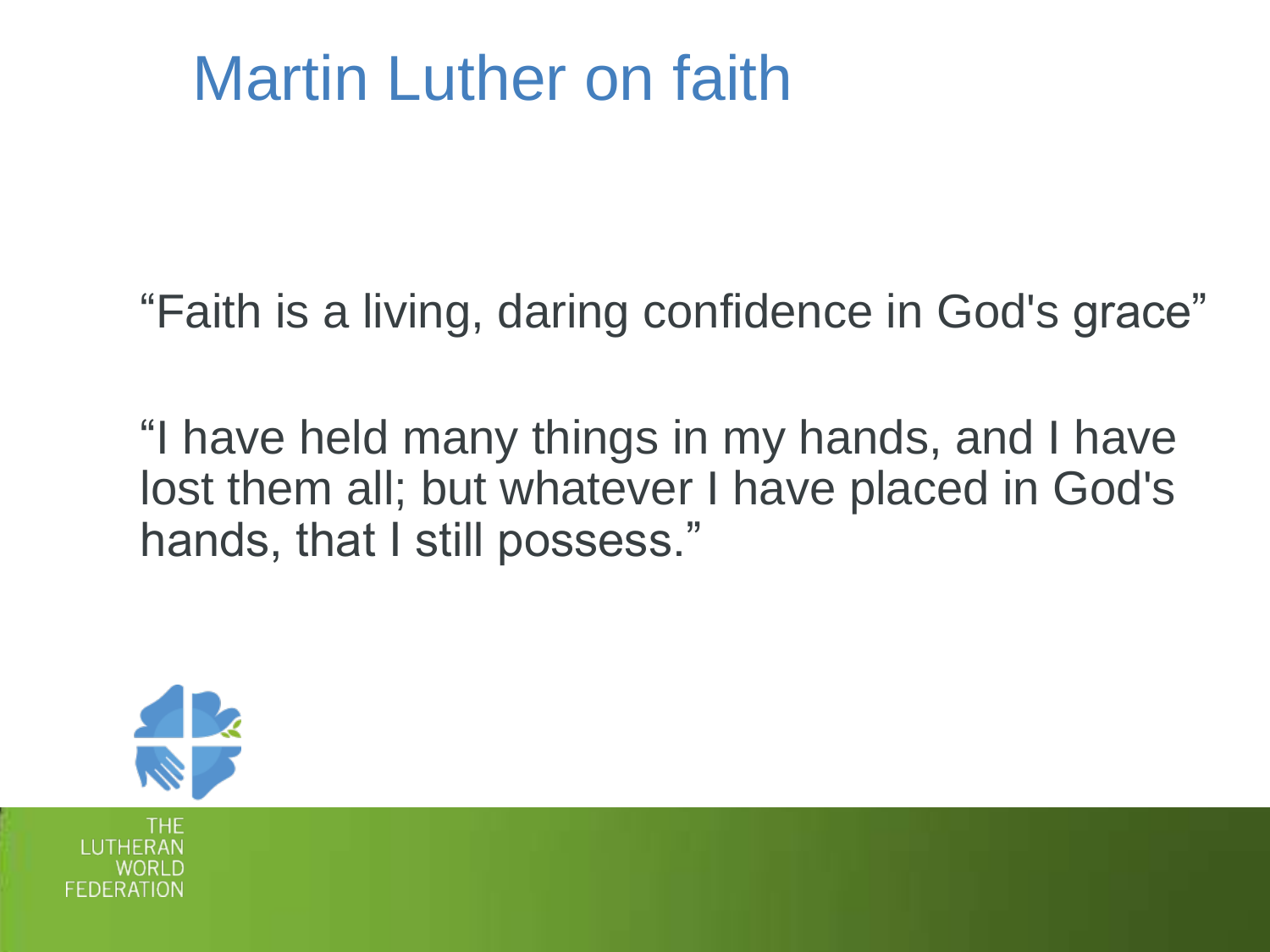Martin Luther: difference between certainty and security

Emphasis on the receptivity (passivity): Luther's confidence in God was based on God's promises that were affirmed in **baptism**.

"If you have received forgiveness of sins, do not on that account be secure (secures). You are just, holy, from outside yourself (extrinsece).

It is through mercy and compassion that you are just. It is not my disposition or a quality of my heart, but something outside myself – the divine mercy – which assures us that our sins are forgiven"

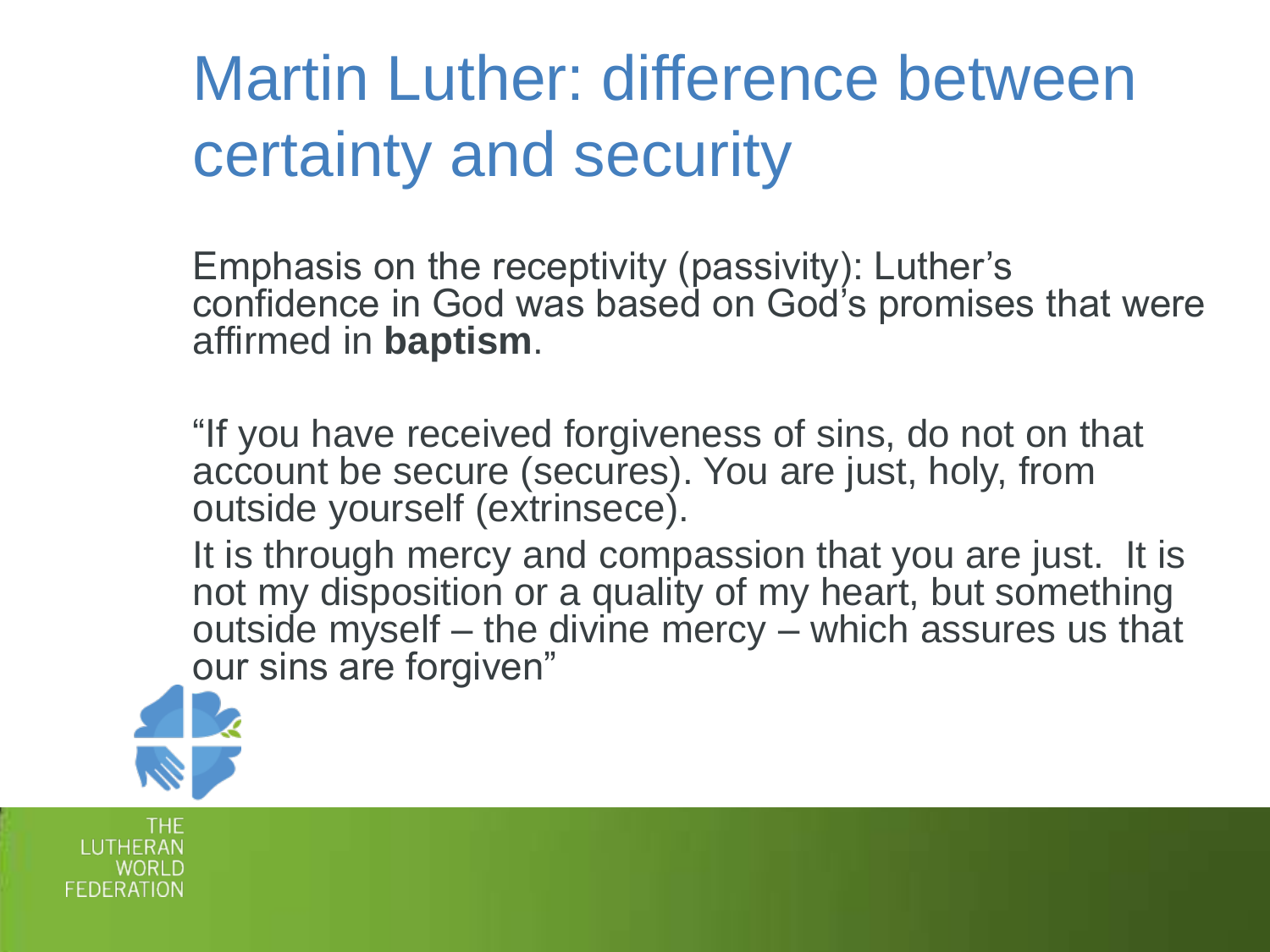Dietrich Bonhoeffer "The cost of discipleship"

On Judging Others

"Judging others makes us blind, whereas love is illuminating. By judging others we blind ourselves to our own evil and to the grace which others are just as entitled to as we are."

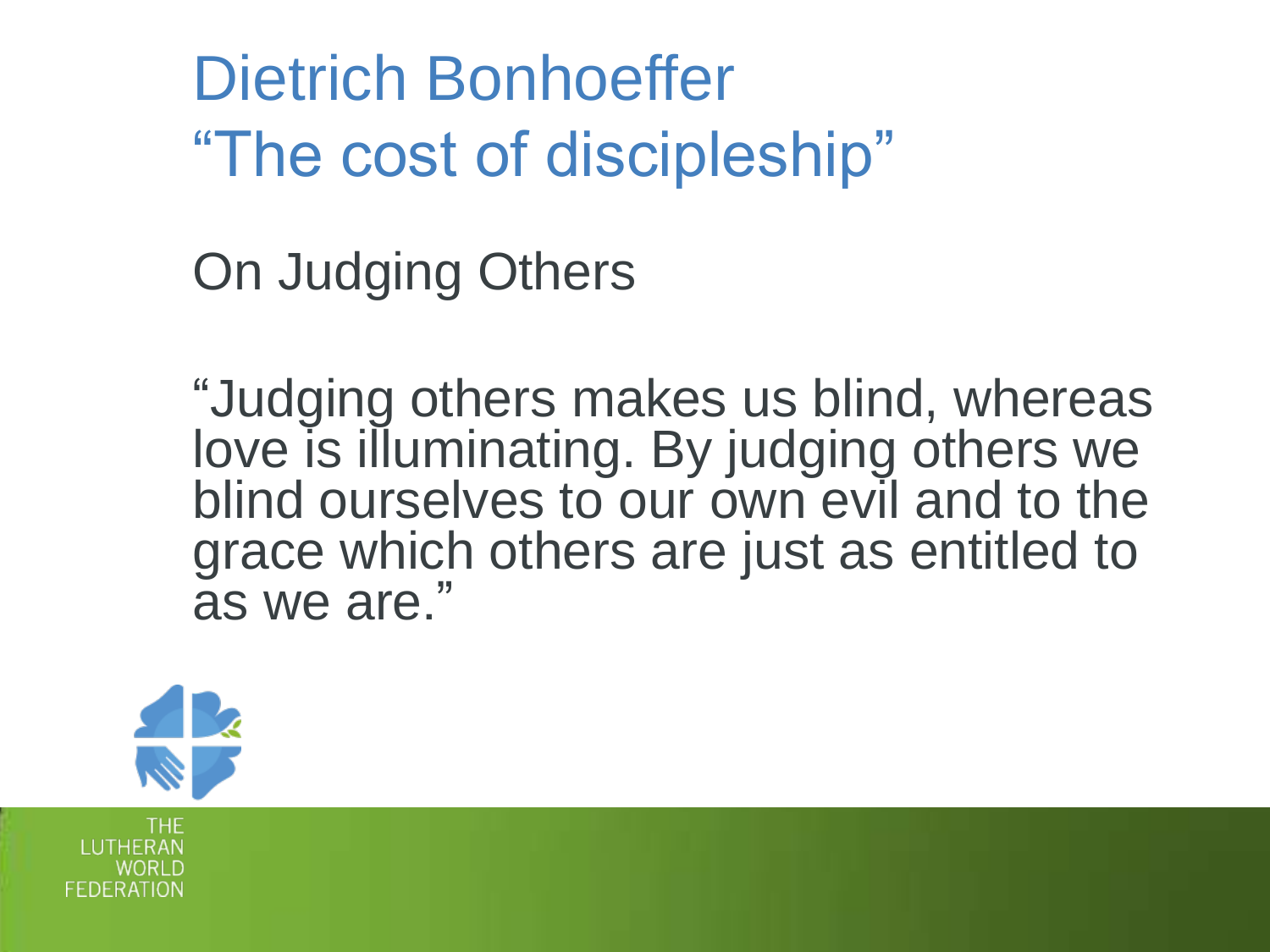### Dietrich Bonhoeffer

On Peace

"There is no way to peace along the way of safety. For peace must be dared, it is itself the great venture and can never be safe. Peace is the opposite of security. To demand guarantees is to want to protect oneself. Peace means giving oneself completely to God's commandment, wanting no security, but in faith and obedience laying the destiny of the nations in the hand of Almighty God, not trying to direct it for selfish purposes. Battles are won, not with weapons, but with God. They are won when the way leads to the cross."

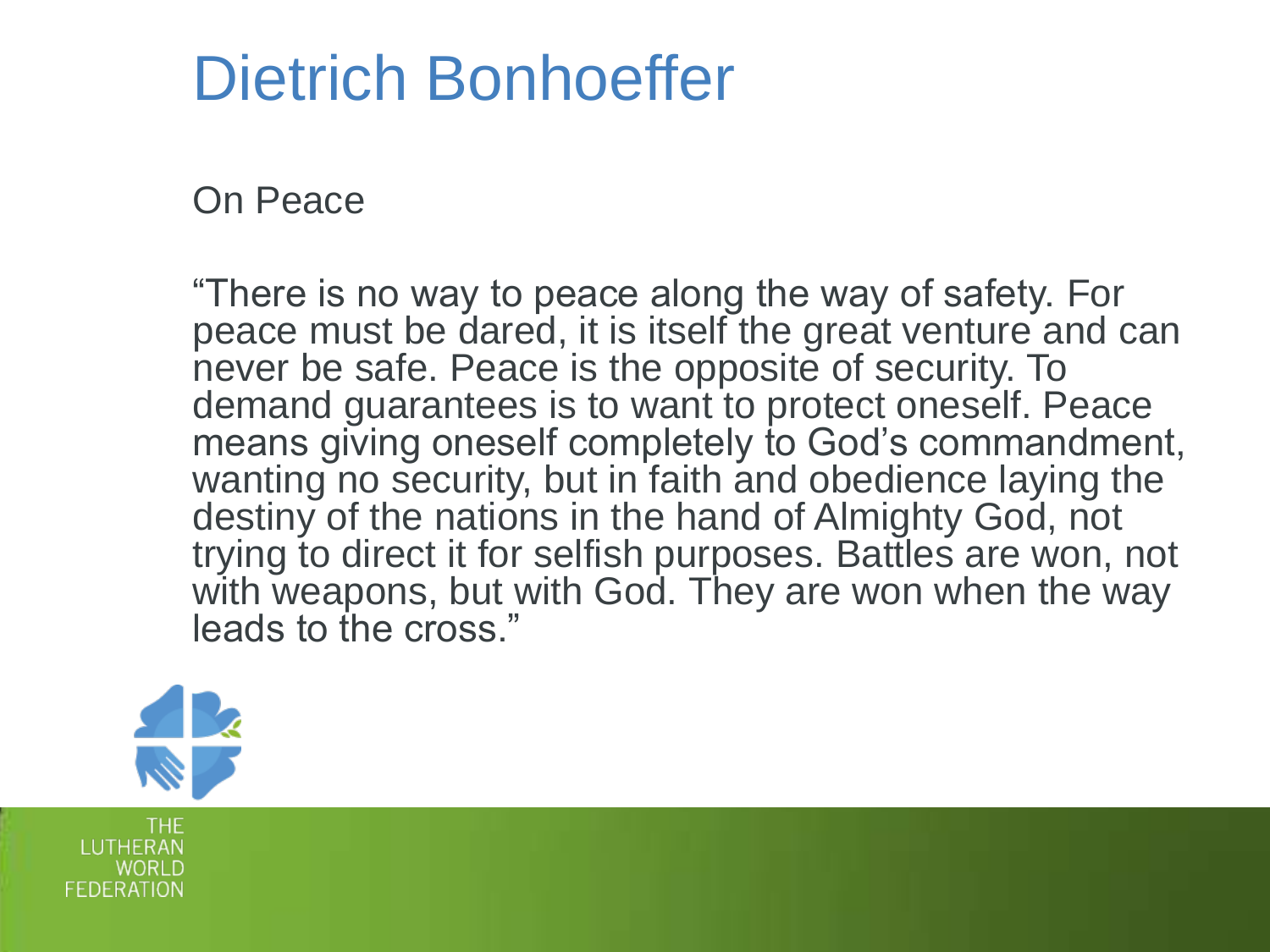### The LWF study document "The Self-Understanding of the Lutheran Communion"

The document from 2014 explores what it means for churches to be part of the Lutheran communion

- Big task: dealing with diversity and difference
- Affirmation: communion is a gift, given to us by the Triune God,
- Way forward: actively engaging in relationships of mutual accountability, living communion in unity and diversity
- Basis: biblical notion of koinonia: we affirm that in our sharing bread and wine we partake in the body of Christ.
- Shared Lutheran convictions:
	- Gospel
	- Baptism



**Eucharist** 

Task: developing an ethic of freedom and mutual respect based on the gospel.